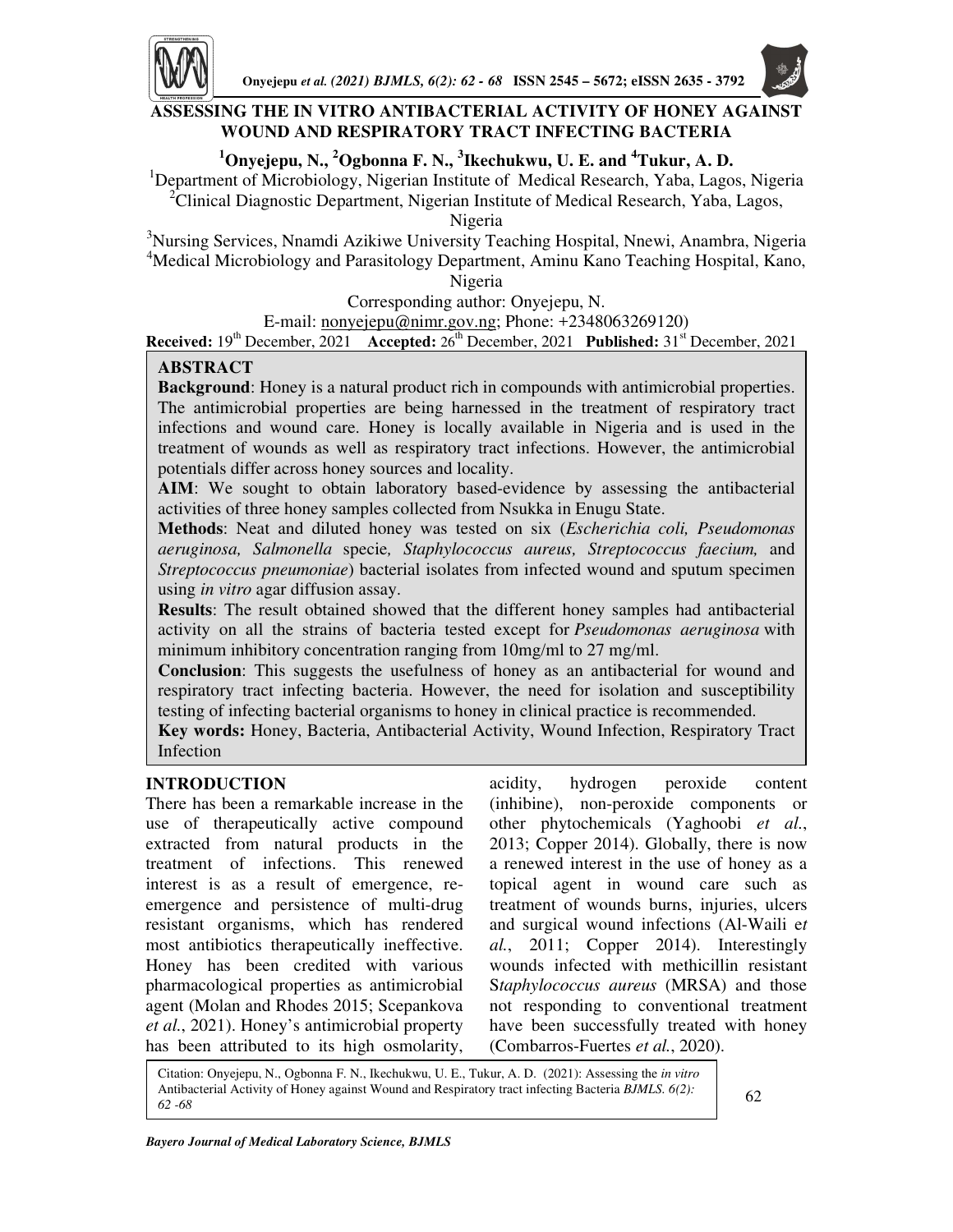Apart from its antibacterial and cleansing effect on wounds, honey also stimulates tissue regeneration, reduces inflammation and hastens healing with no adverse effects on the tissues (Molan and Rhodes 2015). Natural remedies such as honey has also been utilized orally in the treatment of other bacterial infections associated with respiratory tract infections ([RTIs]; El-Kased 2016). In particular, lower respiratory infections frequently caused by *Streptococcus pneumoniae* (*S. pneumoniae*) reported as a leading cause of morbidity and mortality globally (GBD 2016; Lower Respiratory Infections Collaborators 2018; Tchatchouang *et al.*, 2019) has also been treated effectively with honey (Abuelgasim *et al.*, 2021).

In the laboratory, significant antibacterial activity of honey has been demonstrated against wound infecting bacteria as well as those implicated in respiratory tract infections including some resistant species (El Kased 2016; Abuelgasim *et al.*, 2021; and Balázs *et al.*, 2021). With the increasing trend in multi-drug resistance bacteria globally, there is the need to assess the efficacy of locally available honey that may have antibacterial properties for the treatment of wound and respiratory tract infections. This is imperative as studies have shown that despite the broad-spectrum antibacterial activity of honey, there are still variations in potency between different honeys (Al-Waili *et al.*, 2011; Copper, 2014). In addition, licensed wound care products containing medical grade honey are not readily available (Copper 2014). Honey is indigenous in Nsukka, popular for commercial honey and bee hive products and a profitable venture (Onyekuru *et al.*, 2010). We therefore assessed the antibacterial activity of three different honey samples obtained at source from bee farmers in Nsukka metropolis against bacterial isolates from wound and respiratory tract infections.

# **MATERIALS AND METHODS**

## **Collection of Honey Samples and Bacterial Isolates**

Honey samples were collected from three villages; Imilike, Ete and Ovoko within Nsukka Metropolis of Enugu State in labelled sterile bottles and stored at room temperature. Clinical isolates of *Escherichia coli* (*E. coli*)*, Pseudomonas aeruginosa* (*P. aeruginosa*)*, Salmonella* species (*Salmonella*  spp)*, Staphylococcus aureus* (*S*. *aureus*) and *Streptococcus faecium* (*S. faecium*) from wound infections were collected from stock cultures at the bacteriology and mycology laboratory of the Department of Microbiology, University of Nigeria Nsukka. The *Streptococcus pneumoniae* (*S. pneumoniae*) isolate from respiratory tract infection was obtained from Medical Microbiology and Parasitology Department, Aminu Kano Teaching Hospital, Kano. These bacterial isolates including strains of *Staphylococcus aureus* ATCC 25923 and *Escherichia coli* ATCC 25922 used as control were sub-cultured on McConkey agar (Oxoid Ltd Basingstoke, United Kingdom) and subsequently on Mueller Hinton (Oxoid Ltd Basingstoke, United Kingdom) and incubated aerobically at 37°C for 24 hours. Nevertheless, both *S. faecium* and *S. pneumoniae* was inoculated on blood agar and incubated in a carbon dioxide atmosphere (in candle jar) at 37°C for 24 hours to obtain pure discreet colonies.

# **Microbiological Assay**

A loopful of each honey sample was gram stained and plated out on sterile blood agar, nutrient agar (Oxoid Ltd Basingstoke, United Kingdom)and Sabouraud agar (Becton, Dickinson and Company Sparks USA) plates respectively for quality assessment. The seeded plates were incubated at  $37^{\circ}$ C for eighteen hours except for Sabouraud dextrose agar that was incubated at room temperature for 3 days. Inoculation of honey samples directly on blood and nutrient agar is for the isolation of bacteria while Sabouraud dextrose agar is for fungal isolation when present.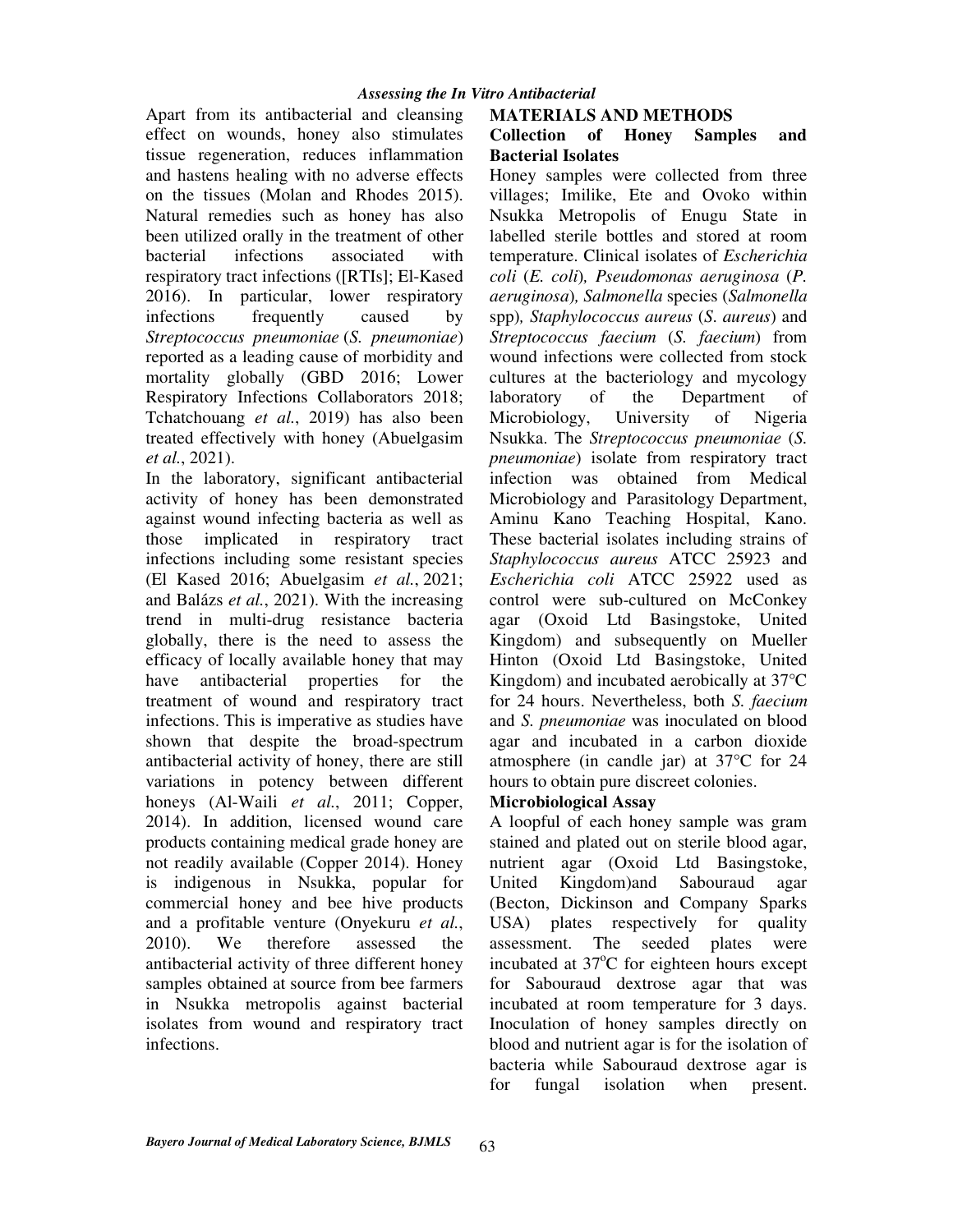#### **Antibacterial Assay**

Using sterile nutrient broth as diluents, different dilutions of the crude honey samples were made to provide a Neat (100mg/ml), 1/2 (50mg/ml), 1/4 (25mg/ml), 1/8 (12.5mg/ml), 1/16 (6.25mg/ml) and 1/32 (3.125mg/ml) respectively. Three isolated colonies of test bacterial isolates were picked and emulsified in 15ml of sterile peptone water and incubated overnight at 37°C. An aliquot of the bacterial suspension was then introduced into sterile peptone water and matched to turbidity standard equivalent to McFarland 0.5. A sterile swab stick was dipped each into the bacterial suspension and swabbed on the surface of Mueller Hinton agar except for *S. faecium*  and *S. pneumoniae* which were plated out on blood agar plates. In addition, the various bacterial suspensions were also plated out on agar plates without honey as control plates.

# **Screening for Antimicrobial Activity of Honey**

Agar well diffusion method was employed for the antibacterial susceptibility testing of the honey samples (Vandepitte *et al.*, 1991; Valgas, *et al*., 2007). The seeded agar plates were prepared in triplicates for each of the honey samples and controls. Wells each of 7mm diameter were bored on the already seeded agar plates using a sterile cork-borer. The wells were filled with 60μl of various dilutions of the honey samples and allowed to stand on the bench for thirty minutes for the honey samples to diffuse into the media. The plates where then incubated aerobically at  $37^{\circ}$ C. Only the blood agar plates were incubated anaerobically in a candle jar at the same temperature overnight. The control strains seeded on agar plates with and without honey served as controls. The antibacterial activities of the various honey samples were determined by measuring the zones of inhibitions in millimeter (mm) after incubation. Antibacterial activity was recorded as mean of the zones of inhibition.

#### **RESULTS**

The preliminary gram staining and microscopy of isolates obtained from culture of the crude honey samples on both nutrient agar and Sabouraud dextrose agar showed the presence of gram-positive rods and gram-positive hyphae respectively. The different diameter (mm) for the zones of inhibition obtained for the neat (100%) and the serial dilutions of the various honey samples are highlighted in Table I. All the honey samples presented evidence of antibacterial activity to the ATCC standard and typed isolates of *E. coli, Salmonella spp, S. aureus* and *S. faecium* and *S. pneumoniae* except for *P. aeruginosa that* showed no activity to the honey samples. All the neat (100%) honey and the honey at dilution 12.5mg/ml was inhibitory to the test isolates with zones of inhibition ranging from 20- 27mm and 10-23mm respectively except for *S. faecium*. The control strains, *S. aureus* ATCC 25923 had diameter of 20mm, 19mm and 23mm while that of *E. coil* ATCC 25922 were 15mm, 13mm, and 20mm to honey samples A to C respectively. *Streptococcus faecium* had demonstrable activity at dilution 25mg/ml with diameter of the zones of inhibition ranging from 15- 18mm. The undiluted honey exerted more inhibitory effect on all the isolates (especially for *S. aureus*) and did not differ markedly when compared to the standard strains *S. aureus* ATCC25923 and *E. coli* ATCC 25922.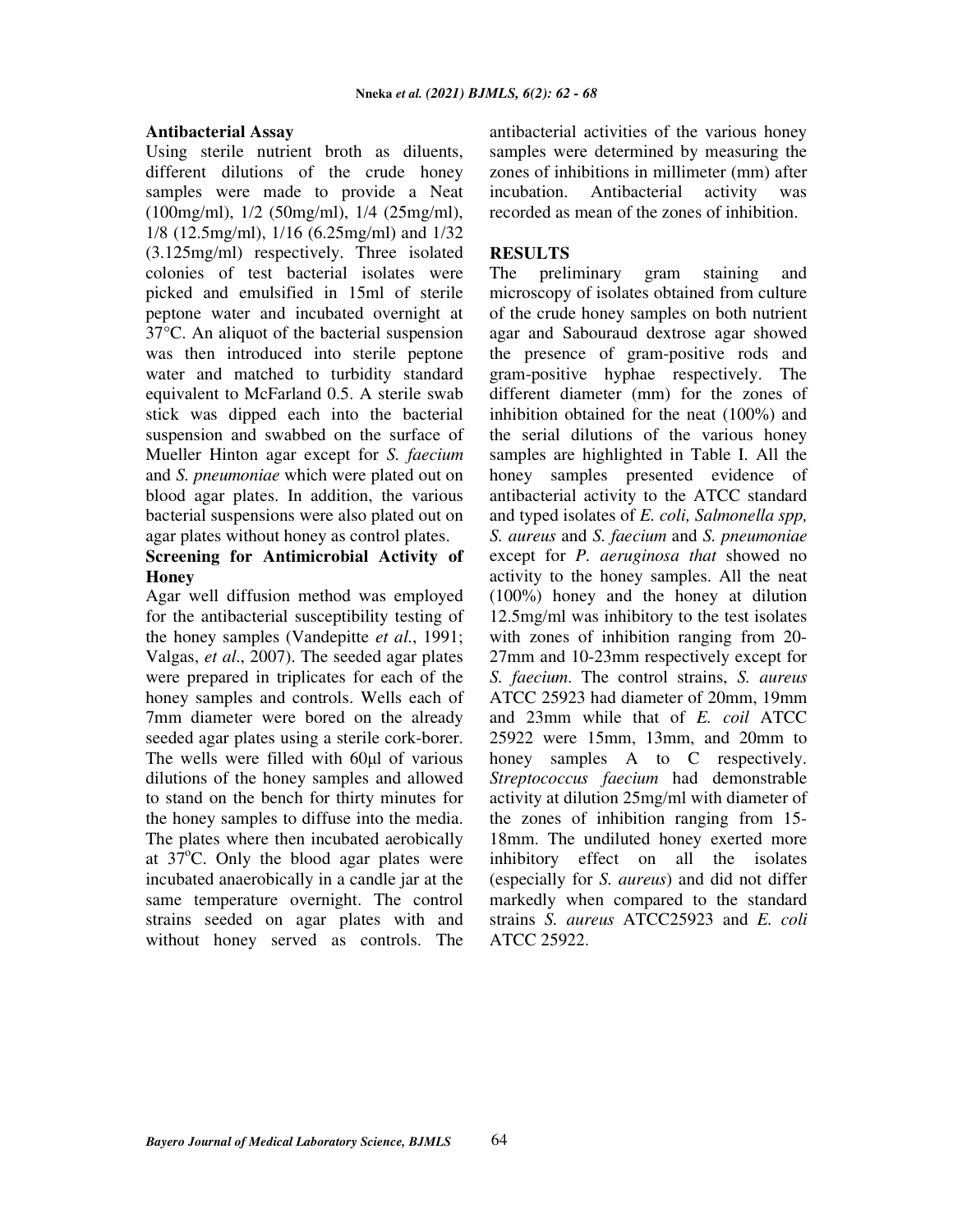#### *Assessing the In Vitro Antibacterial*

|              | <b>DIAMETER OF ZONES OF INHIBITION (MM)</b> |                  |                  |                |                  |                  |                  |                                                       |                                           |
|--------------|---------------------------------------------|------------------|------------------|----------------|------------------|------------------|------------------|-------------------------------------------------------|-------------------------------------------|
| <b>Honey</b> | <b>Dilutions</b><br>(mg/ml)                 |                  | SA EC            | <b>SF</b>      |                  | PA SAL SP        |                  | <b>ATTC</b><br><b>Staphylococcus</b><br><i>aureus</i> | <b>ATTC</b><br><b>Escherichia</b><br>coli |
| Honey        | 100 (Neat)                                  | 25               | 24               | 25             | $\boldsymbol{0}$ | 21               | 24               | 27                                                    | 21                                        |
| Sample A     | 50                                          | 23               | 23               | 20             | $\overline{0}$   | 19               | 20               | 24                                                    | 18                                        |
|              | 25                                          | 18               | 20               | 18             | $\mathbf{0}$     | 14               | 17               | 21                                                    | 17                                        |
|              | 12.5                                        | 14               | 18               | $\theta$       | $\overline{0}$   | 10               | 13               | 20                                                    | 15                                        |
|              | 6.25                                        | $\boldsymbol{0}$ | $\overline{0}$   | $\Omega$       | $\overline{0}$   | $\overline{0}$   | $\boldsymbol{0}$ | $\boldsymbol{0}$                                      | $\Omega$                                  |
|              | 3.125                                       | $\boldsymbol{0}$ | $\overline{0}$   | $\theta$       | $\overline{0}$   | $\overline{0}$   | $\boldsymbol{0}$ | $\overline{0}$                                        | $\Omega$                                  |
| Honey        | 100 (Neat)                                  | 26               | 23               | 24             | $\overline{0}$   | 21               | 22               | 25                                                    | 21                                        |
| sample B     | 50                                          | 22               | 21               | 20             | $\Omega$         | 17               | 19               | 24                                                    | 17                                        |
|              | 25                                          | 20               | 18               | 15             | $\boldsymbol{0}$ | 14               | 16               | 21                                                    | 15                                        |
|              | 12.5                                        | 17               | 17               | $\overline{0}$ | $\overline{0}$   | 10               | 13               | 19                                                    | 13                                        |
|              | 6.25                                        | $\boldsymbol{0}$ | $\boldsymbol{0}$ | $\overline{0}$ | $\boldsymbol{0}$ | $\boldsymbol{0}$ | $\boldsymbol{0}$ | $\boldsymbol{0}$                                      | $\mathbf{0}$                              |
|              | 3.125                                       | $\overline{0}$   | $\overline{0}$   | $\overline{0}$ | $\overline{0}$   | $\overline{0}$   | $\boldsymbol{0}$ | $\theta$                                              | $\Omega$                                  |
| Honey        | 100 (Neat)                                  | 26               | 25               | 26             | $\boldsymbol{0}$ | 20               | 24               | 26                                                    | 25                                        |
| Sample C     | 50                                          | 23               | 21               | 24             | $\overline{0}$   | 16               | 24               | 24                                                    | 23                                        |
|              | 25                                          | 17               | 18               | 18             | $\boldsymbol{0}$ | 15               | 20               | 24                                                    | 21                                        |
|              | 12.5                                        | 13               | 17               | $\theta$       | $\overline{0}$   | 10               | 16               | 23                                                    | 20                                        |
|              | 6.25                                        | $\boldsymbol{0}$ | $\boldsymbol{0}$ | $\Omega$       | $\boldsymbol{0}$ | $\boldsymbol{0}$ | $\boldsymbol{0}$ | $\boldsymbol{0}$                                      | $\mathbf{0}$                              |
|              | 3.125                                       | $\overline{0}$   | $\boldsymbol{0}$ | $\mathbf{0}$   | $\boldsymbol{0}$ | $\mathbf{0}$     | $\overline{0}$   | $\boldsymbol{0}$                                      | $\boldsymbol{0}$                          |

**Table 1:** Antibacterial susceptibility profile of honey samples against wound and respiratory tract bacterial pathogens using agar well diffusion assay.

Key: SA = *Staphylococcus aureus,* EC = *Escherichia coli, SF = Streptococcus faecium, PA = Pseudomonas aeruginosa, SAL = Salmonella spp, SP = Streptococcus pneumoniae* 

#### **DISCUSSION**

The study accessed the antibacterial activity of honey obtained from Nsukka metropolis to wound and respiratory tract infecting bacteria using the agar well diffusion technique. All the test isolates from wound and respiratory tract infections did not vary markedly in their response to the antibacterial activity of the honey samples. This suggests an antibacterial effect of honey obtained from this environment. However, this is a cautious assumption since the study did not compare the zones of inhibition to the critical diameter of a standardized antibiotic (Vandepitte *et al*, 1991).Wide range of bacterial species implicated in wound and respiratory tract infections are susceptible to the antibacterial effect of honey thereby supporting its clinical use (Mandal and Mandal, 2011; Al-Waili *et al.*, 2011; Balázs *et al.*, 2021). However, the antibacterial activity and level of potency of honey vary even within countries (Irish *et al.*, 2011; Bazaid *et al.*, 2021). Various studies in Nigeria and other countries on wound and respiratory bacterial pathogens seem to support this trend (Irish *et al.*, 2011; Mshelia *et al.*, 2017; Oluboyo, *et al.*, 2017; Ede *et al.*, 2017). The physical property, geographical distribution and different floral sources may play important role in the antimicrobial activity of honey in particular the undiluted neat honey which exhibited the widest zones of inhibition supporting earlier reports (Mandal and Mandal, 2011; Bazaid *et al.*, 2021).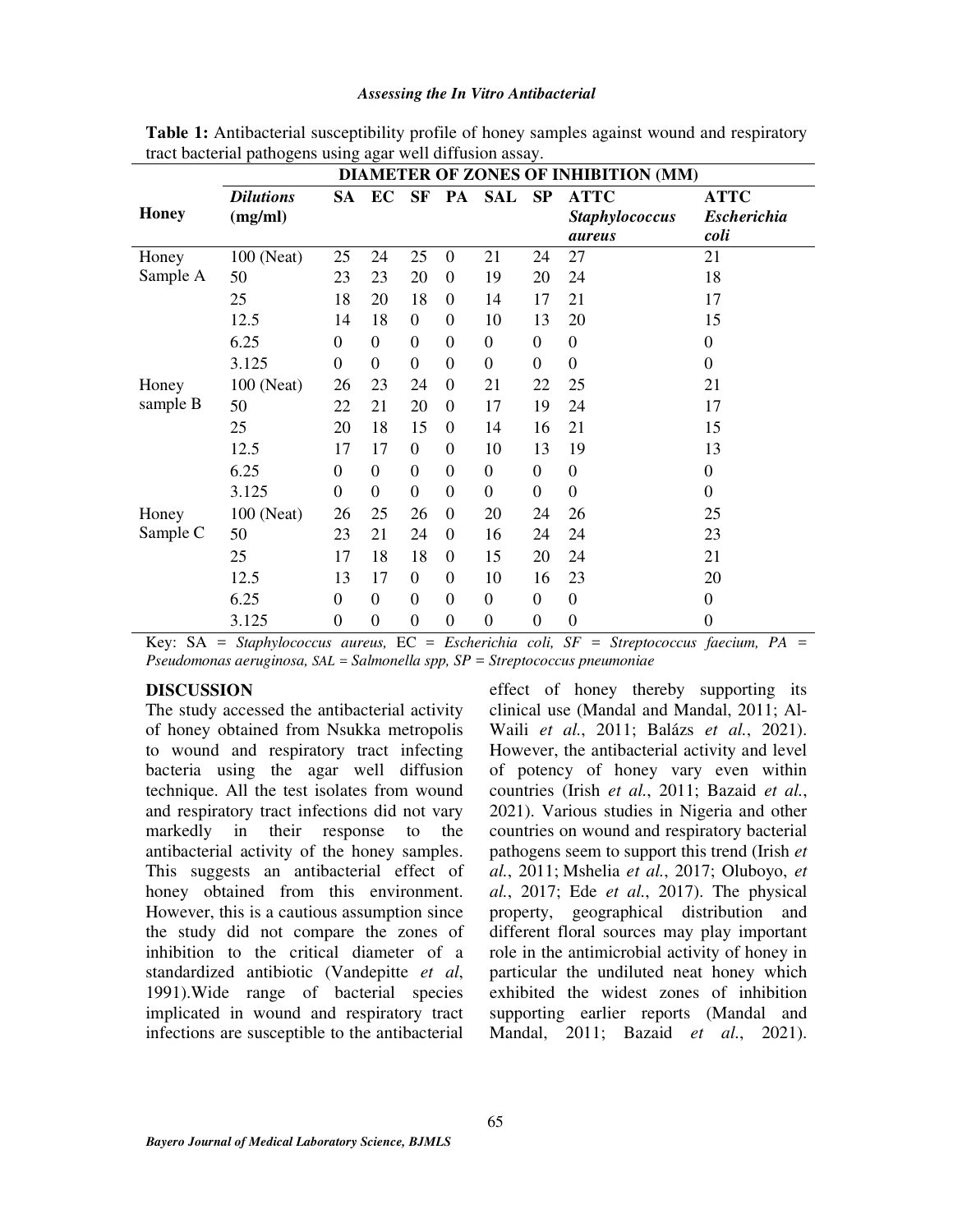Honey samples A and B were obtained from felled logs and is usually referred to locally as golden honey because of its colour while that of honey sample C is referred to as brown honey which was obtained from castor oil tree. The source of honey did not seem to have effect on the susceptibility of the test organisms to the honey samples. However, the physical properties such as acidity, osmotic effect, moisture and phytochemicals found in honey from Nsukka environ are important antibacterial properties that may suggest the antibacterial effect of these honey (Nweze, *et al.*, 2017).

The antibacterial effect on both the Grampositive and Gram-negative bacteria assessed in this study suggest the antibacterial broad-spectrum potentials of honey despite the lack of activity against *P. aeruginosa.* The honey samples showed the highest activity against *S. aureus* notorious for its multiple drug resistance (MRSA) to existing antibiotics. Many studies have reported high susceptibility by *S. aureus*  including MRSA to honey (Huttunen *et al.,*2013; Ede *et al.,* 2017;Almasaudi*et al.*, 2017). *Staphylococcus aureus* are usually osmotolerant to honey and are therefore completely inhibited even when honey was diluted to a much lower concentration (Bang *et al.*, 2003). Similarly, other Gram-positive organisms including *Streptococcus* spp*,* (*S. pneumoniae*), coagulase negative staphylococci also showed activity to honey including that from Nsukka, various localities in Nigeria and elsewhere (El Kased 2016; Okeke *et al.*, 2018; Almasaudi *et al.*, 2017). Several studies have documented activity of honey on wound infections caused by *P. aeruginosa* in contrast to our study that observed resistance to the different dilutions of the honey samples (Scepankova *et al*., 2021). Ede *et al*. (2017) reported sensitivity up to 50mg/ml while Shenoy *et al.* (2012) reported bactericidal activity even when honey was diluted fivefolds *in-vitro* for wound infecting *P. aeruginosa*. Now *P. aeruginosa* resistant to treatment with honey has also emerged. Camplin and Maddocks (2014) reported that

honey and other antimicrobials. It is however interesting to note that some studies have also reported reduced antibacterial activity or effectiveness of honey in the treatment of respiratory tract infections caused by *P. aeruginosa* (El Kased 2016; Oluboyo et al., 2017; Balaz *et al*., 2021). The antibacterial effect of honey is

biofilm-forming *P. aeruginosa* showed increased resistance when treated with

dependent on concentration of honey used and the nature of the bacteria as observed in this study (Al-Waili *et al.*, 2011). This indicates that antibacterial effect varies across the spectrum of honey collected from Nsukka metropolis. This portends the need to isolate, characterize the infecting bacteria and assess for antibacterial activity before use of honey products in the management of wound and RTIs. Taken together, studies have shown comparable antibacterial activity of honey to both Gram-positive and Gram-negative bacteria demonstrating broad spectrum antibacterial potential. This is credited to anti-microbial and other antiinfective properties abundant in honey (Mohd Kamal 2021). Although we did not evaluate the antibacterial properties of the honey samples in order to determine variance in their antibacterial activity but scientific literatures reviews have documented the effectiveness of honey as an antimicrobial agent (Al-Waili *et al.*, 2011; Scepankova *et al.*, 2021).

#### **CONCLUSION AND RECOMMENDATION**

Assessment of antibacterial activity of honey sourced from Nsukka metropolis have demonstrated the broad-spectrum antibiotic potentials of these honey and thus its value in wound care and management of respiratory tract infections. This supports the use of honey as an add-on to management of wound and respiratory tract infections. However, isolation of the infecting bacteria and its susceptibility to the honey should be assessed. Agar well-diffusion assay for susceptibility testing offers a simple, low cost, easy to interpret results in this setting.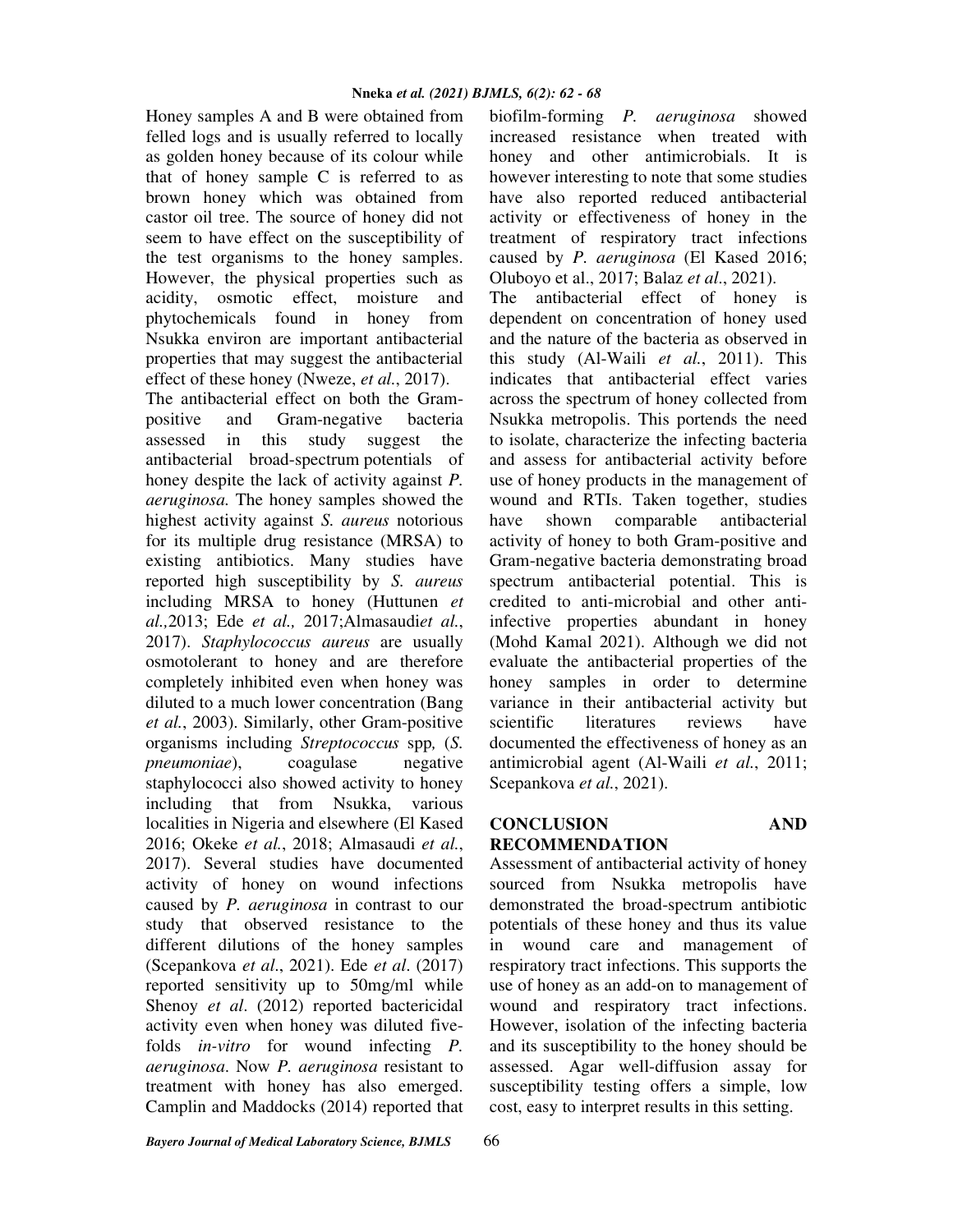#### **ACKNOWLEDGEMENTS**

The authors wish to express their heartfelt thanks to the staff of the Microbiology and mycology laboratory of the University of

#### **REFERENCES**

- Abuelgasim, H., Albury, C. and Lee, J. (2021). Effectiveness of honey for symptomatic relief in upper respiratory tract infections: a systematic review and meta-analysis. *British Medical Journal Evidence-Based Medicine.***26:**57-64.
- Almasaudi, S. B., Al-Nahari, A. A. M., Abd El-Ghany, E. S. M., Barbour, E., Al Muhayawi, S. M., Al-Jaouni, S., Azhar, E., Qari, M., Qari, Y. A. and Harakeh, S. (2017). Antimicrobial effect of different types of honey on *Staphylococcus aureus*. *Saudi Journal of Biological Sciences.* 24(6):1255-1261.
- Al-Waili, N., Salom, K. and Al-Ghamdi, A. A. (2011). Honey for wound healing, ulcers, and burns; data supporting its use in clinical practice. *Scientific World Journal*. 5(11):766-87.
- Balázs, V. L., Nagy-Radványi, L., Filep, R., Kerekes, E., Kocsis, B., Kocsis, M., and Farkas, Á. (2021). In vitro antibacterial and antibiofilm activity of Hungarian honeys against respiratory tract bacteria. *Foods.* 10.1632.
- Bang, L. M., Buntting, C. and Molan, P. (2003). The effect of dilution on the rate of hydrogen peroxide productions in honey and its implication for wound healing. *The Journal of Alternative and Complementary Medicine*. 2:67-73.
- Bazaid, A. S., Aldarhami, A., Gattan, H. and Aljuhani, B. (2021). Saudi honey: a promising therapeutic agent for treating wound infections. *Cureus* 13(10): e18882.
- Camplin, A. L. and Maddocks, S. E. (2014). Manuka honey treatment of biofilms of *Pseudomonas aeruginosa* results in the emergence of isolates with

Nigeria, Nsukka for making available the isolates used for the study and for their invaluable contributions to study methodology.

> increased honey resistance. *Annals of Clinical Microbiology and Antimicrobials.* 12:13-19.

- Combarros-Fuertes, P, Fresno, J. M., Estevinho, M. M., Sousa-Pimenta, M., Tornadijo, M. E. and Estevinho, L. M. (2020). Honey: another alternative in the fight against antibiotic-resistant bacteria, *Antibiotics*. 9(11):774.
- Cooper, R. (2014). Honey as an effective antimicrobial treatment for chronic wounds: is there a place for it in modern medicine. *Chronic Wound Care Management and Research*. 1:15- 22.
- Ede, F. R., Sheyin, Z., Essien, U. C., Bigwan, E. I. and Okechukwu, O. E. (2017). in vitro antibacterial activity of honey on some bacteria isolated from wound. *World Journal of Pharmacy and Pharmaceutical Sciences*. 3(6):77- 84.
- El-Kased, R. F. (2016). Natural antibacterial remedy for respiratory tract infections. *Asian Pacific Journal of Tropical Biomedicine*. 6:270-274.
- GBD 2016 Lower Respiratory Infections Collaborators (2018). Estimates of the global, regional, and national morbidity, mortality, and aetiologies of lower respiratory infections in 195 countries, 1990-2016: a systematic analysis for the Global Burden of Disease Study 2016. *The Lancet Infectious diseases*. 18(11):1191-1210.
	- Huttunen, S., Riihinen, K., Kauhanen, J. and Tikkanen-Kaukanen, C. (2013). Antimicrobial activity of different Finnish mono-floral honeys against human pathogenic bacteria. *Acta Pathologica, Microbiologica, EtImmunologica Scandinavica*, 121 (9): 827-834.

67